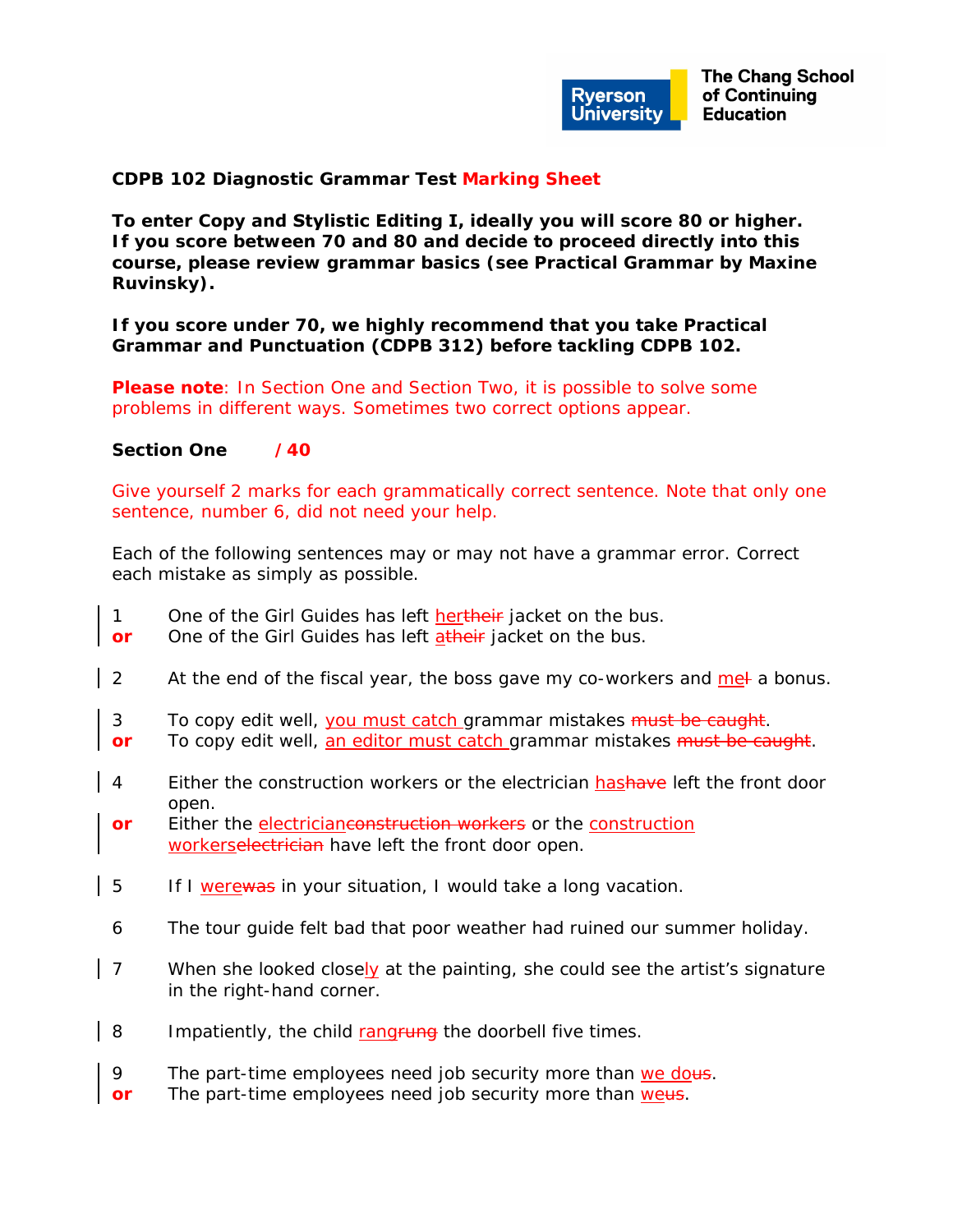- 10 He only decided to get central air conditioning only when the heat wave persisted into a second week.
- 11 Aged to perfection, you will find this new cheddar is irresistible.
- **or** Aged to perfection, you You will find this new cheddar, aged to perfection, irresistible.
- 12 Only two of her three brothers-in-laws will attend the family picnic.
- 13 Many people are both amused by and envious of celebrity lifestyles.
- 14 Your kindness, as well as your patience, hashave won my heart.
- **or** Your kindness, as well as and your patience, have won my heart.
- 15 Last Friday, the office threw a farewell party for Antonio and memyself.
- 16 By the end of the week, she will have finished finish editing both manuscripts.
- 17 Whom do you think I saw at Canadian Tire this morning?
- 18 The Editors' Association of Canada is offering *itstheir* most popular workshops this fall.
- 19 Me and my My friends and I meet every Saturday morning to play tennis.
- 20 Thumbing through the newspaper, he sawhis eye was caught by a grammar mistake in a headline.
- **or** As he thumbed Thumbing through the newspaper, his eye was caught by a grammar mistake in a headline.

## **Section Two /30**

Give yourself 2 marks for each perfectly punctuated sentence. Give yourself 1 mark for catching one or two punctuation errors in a sentence, but not all errors. Be kind to yourself, and do not deduct any marks for adding punctuation errors.

*Each of the following sentences has at least one punctuation error. Correct each mistake by changing, adding, or deleting punctuation marks as necessary. Please do not alter the wording.* 

- 1 "Why didn't I check the spelling in a dictionary $?$ <sup>-"</sup> Lex asked himself, shaking his head.?
- 2 The yellow house belongs to the Smiths; the green house is our 's.
- **or** The yellow house belongs to the Smiths. The<sub>r</sub> the green house is our<sup>1</sup>s.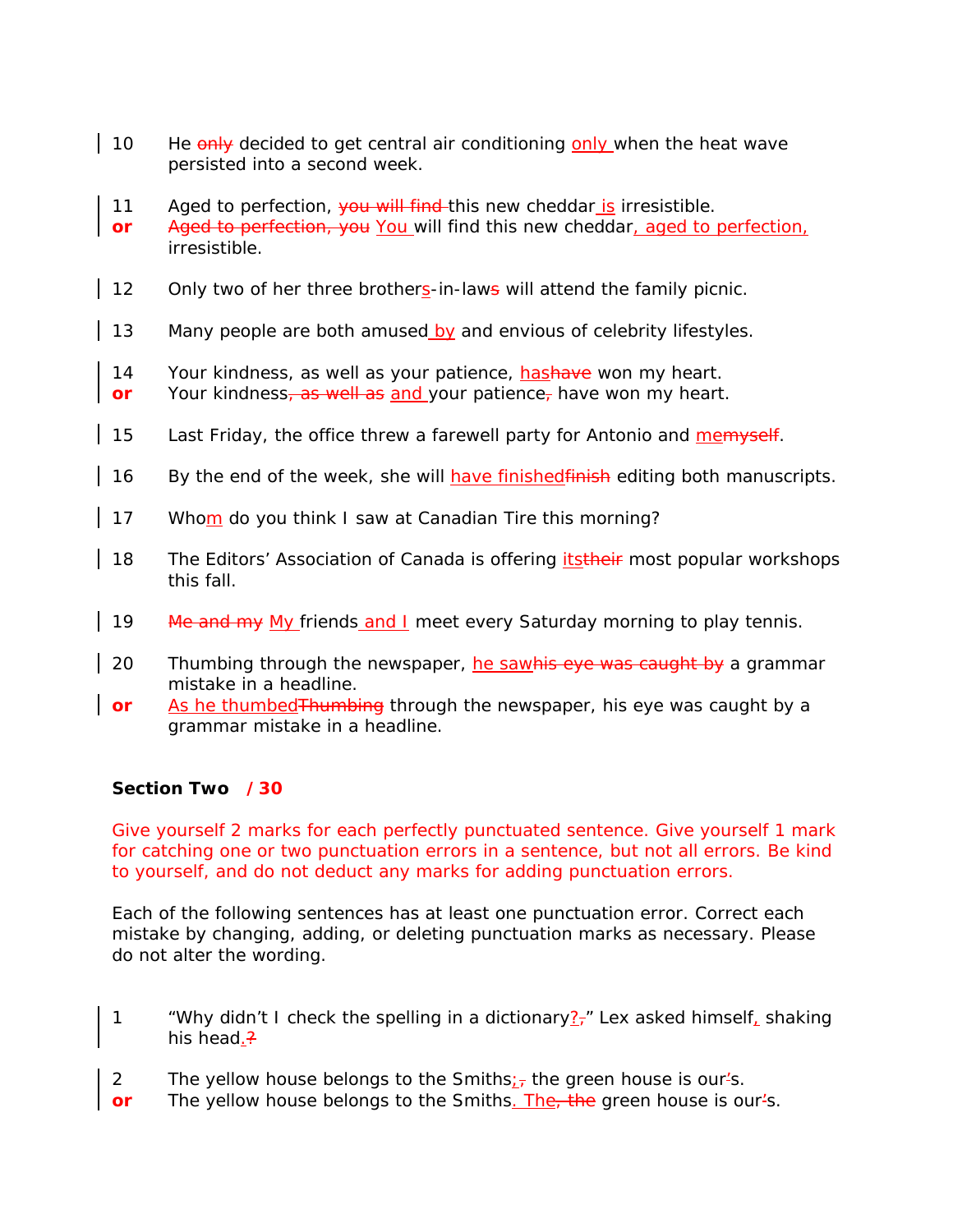- 3 The freelance copy editor, who will do an excellent job, lives in Kingston, Ontario, not Kingston, Jamaica. [If you removed the commas around "who will do an excellent job," you have created a confusing idea in the sentence. Without commas, the sentence suggests that two freelance copy editors are involved in this project: one who will do an excellent job, and one who will not.]
- 4 The writer submitted a revised draft—her fourth— $_7$  last week, but she has not yet written an introduction.
- 5 The children jumped on the trampoline<sub>r</sub> and chased each other around the yard $\div$  for fun.
- 6 If you miss the bus, you should take a cab to the airport<sub> $i$ </sub>, you don't want to be late.
- **or** If you miss the bus, you should take a cab to the airport<sub>-7</sub> You you don't want to be late.
- 7 Thave you read Yeats's Yeat's poem " The Second Coming"?" he asked. "It's unforgettable."
- **or** "Have you read Yeats' Yeat's poem "The Second Coming'?" he asked. "It's unforgettable."
- 8 On a long, hot, humid July afternoon, we ate a litre of President's Choice chocolate mint ice cream. [A hyphen between "chocolate" and "mint" is possible but not necessary.]
- 9 The question is, when the manuscript arrives in two week's, will it need a heavy copy edit?-
- 10 The nutritionist recommends a variety of fresh<sub> $\tau$ </sub> local, fruit including + apples, blueberries and grapes.
- **or** The nutritionist recommends a variety of fresh, local fruit, including + apples, blueberries and grapes. [If you added a comma after "blueberries," you have made a stylistic change rather than an essential change.]
- 11 My friend<sub>7</sub> Dilip has written two novels; however, he has not yet found an agent. [If you added a second comma after "Dilip," you have corrected the punctuation error but changed the meaning. The use of two commas suggests that the speaker has only one friend, named Dilip.]
- 12  $\cdot$  "I wonder whether the word 'stet' appears in the Scrabble dictionary<sub>1</sub>?" Esther said.
- **or** "I wonder whether the word *stetstet* appears in the Scrabble dictionary<sub>1</sub>?"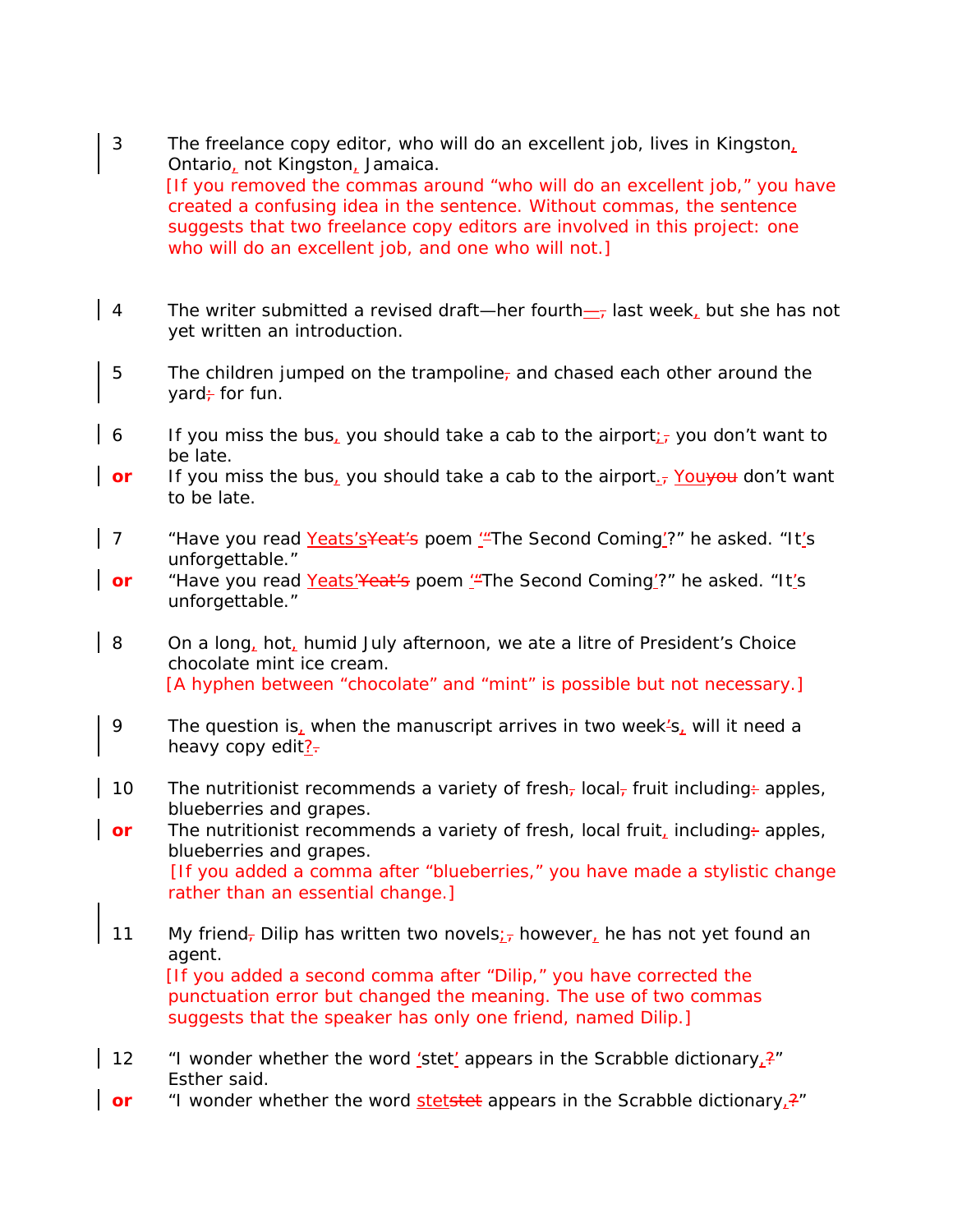Esther said.

- 13 At the end of the murder mystery, he was disappointed, (but not surprised) to discover, that the butler did it.
- **or** At the end of the murder mystery, he was disappointed, thut not surprised, to discover-that the butler did it.
- 14 Jingyi organizes—and usually wins— the mini-golf tournament—every year.
- 15 Line editors, copy editors and, proofreaders, who all love language, help writers to publish their best work. [If you deleted the comma after "language," you have changed the meaning. You are suggesting that only a certain group of editors and proofreaders—the ones who love language—help writers. If you added a comma after "copy editors," you have made a stylistic change rather than an essential change.]

## **Section Three /30**

Give yourself either 1 or 2 marks per correct answer, as indicated in brackets at the end of each question below. Then double your total to get a mark out of 30.

*The following sentence is grammatically correct. Please answer the questions below it within the boxes provided.* 

She sincerely hopes to become one of the many editors in Toronto who work for book publishing companies.

1 This sentence has two words functioning as verbs. Which words are they? [2]

*hopes, work*

2 What is the subject of the second verb? [1]

*who* 

3 This sentence has one proper noun, which is functioning as the object of a preposition. Which word is it? [1]

*Toronto* 

4 The relative pronoun *who* replaces another word in the sentence (its antecedent). Which word is it? [1]

*editors*